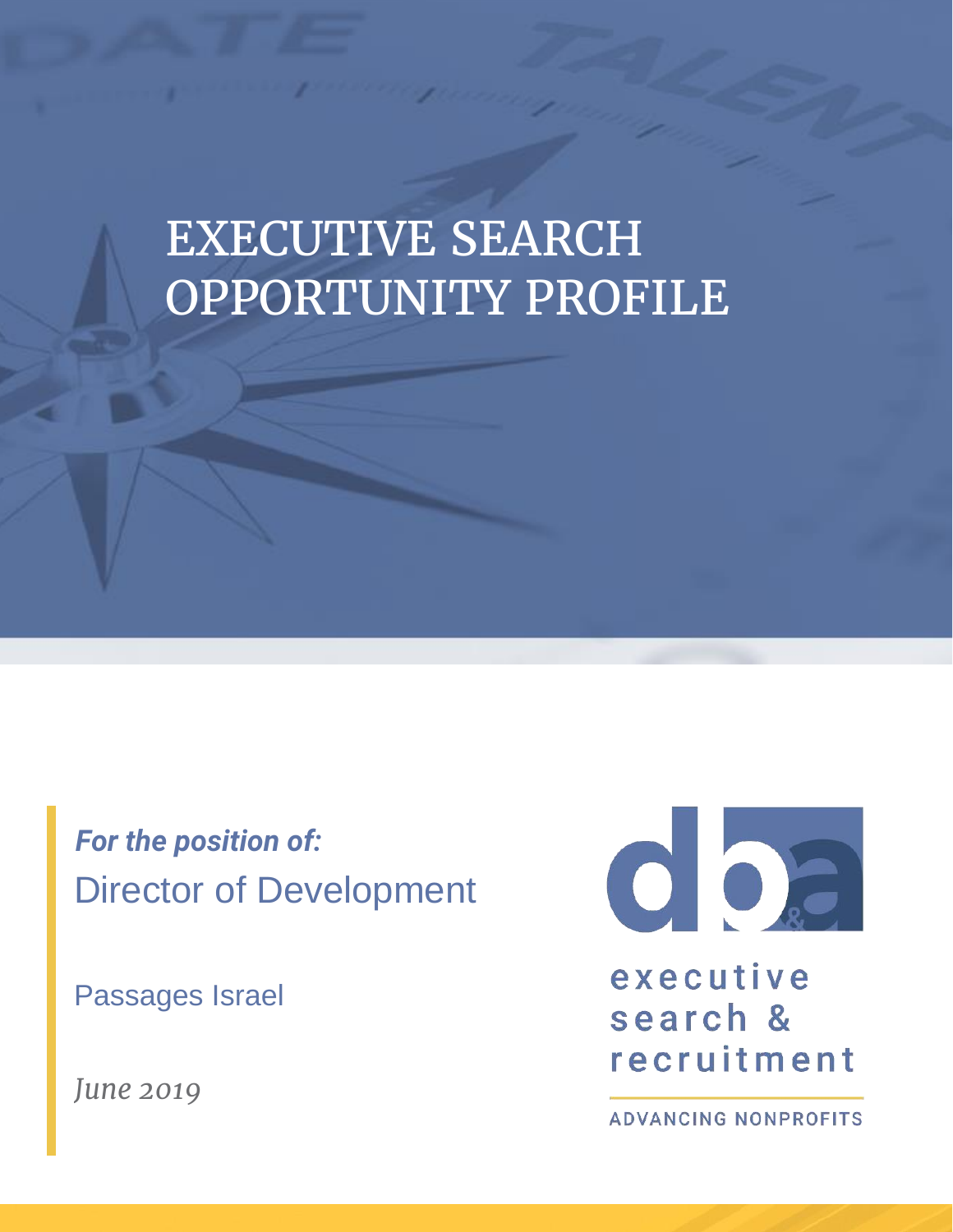

## *SUMMARY OF THE OPPORTUNITY*

*This is an exciting opportunity to join the senior leadership team of Passages Israel, who provides opportunities for the next generation of Christian leaders to re-ignite their faith while developing positive engagement and relationships with the modern State of Israel. The Director of Development will provide strategic and operational leadership in all aspects of Development and fundraising, working with a diverse range of partners providing support and engagement with Passages' mission. A unique opportunity awaits the right individual who will inspire and motivate through proven leadership, sound strategic vision, and the passion for their Christian faith.* 

## *THE ORGANIZATION*

#### **Passages Mission**

*To establish relational trust and equip the next generation of Christian leaders to discover the roots of their faith and encounter the modern State of Israel, by providing a relevant and experiential educational program, including a trip to Israel, robust post-trip programming as well as continued alumni engagement opportunities, and inclusion in a lifelong community.*

#### **PASSAGES BEGINNINGS**

Prior to Passages' creation in 2015, most programs providing opportunities to visit Israel were focused on visiting Biblical and historic sites and those participating were typically older Christians. Seeing a need to engage younger Christians in deepening the Biblical roots of their faith as well as developing an understanding of modern-day Israel, two individuals set in motion the effort that led to Passages being established through the support and guidance of The Philos Project and the Museum of the Bible. From this beginning, approximately 3000 students traveled to Israel in 2018. Expectations are for 4000 new participants in 2019 and 6000 in 2020.

#### **PASSAGES TODAY**

Passages Israel provides a unique opportunity for college students with demonstrated leadership potential to 'encounter the roots of their Biblical faith first-hand and come face to face with the modern State of Israel'. Students are selected based on leadership potential, experience and passion for their faith. Passages' mission is to provide an opportunity for the next generation of Christian leaders to strengthen their faith through a better understanding of its Biblical roots and build understanding and relationships in present day Israel.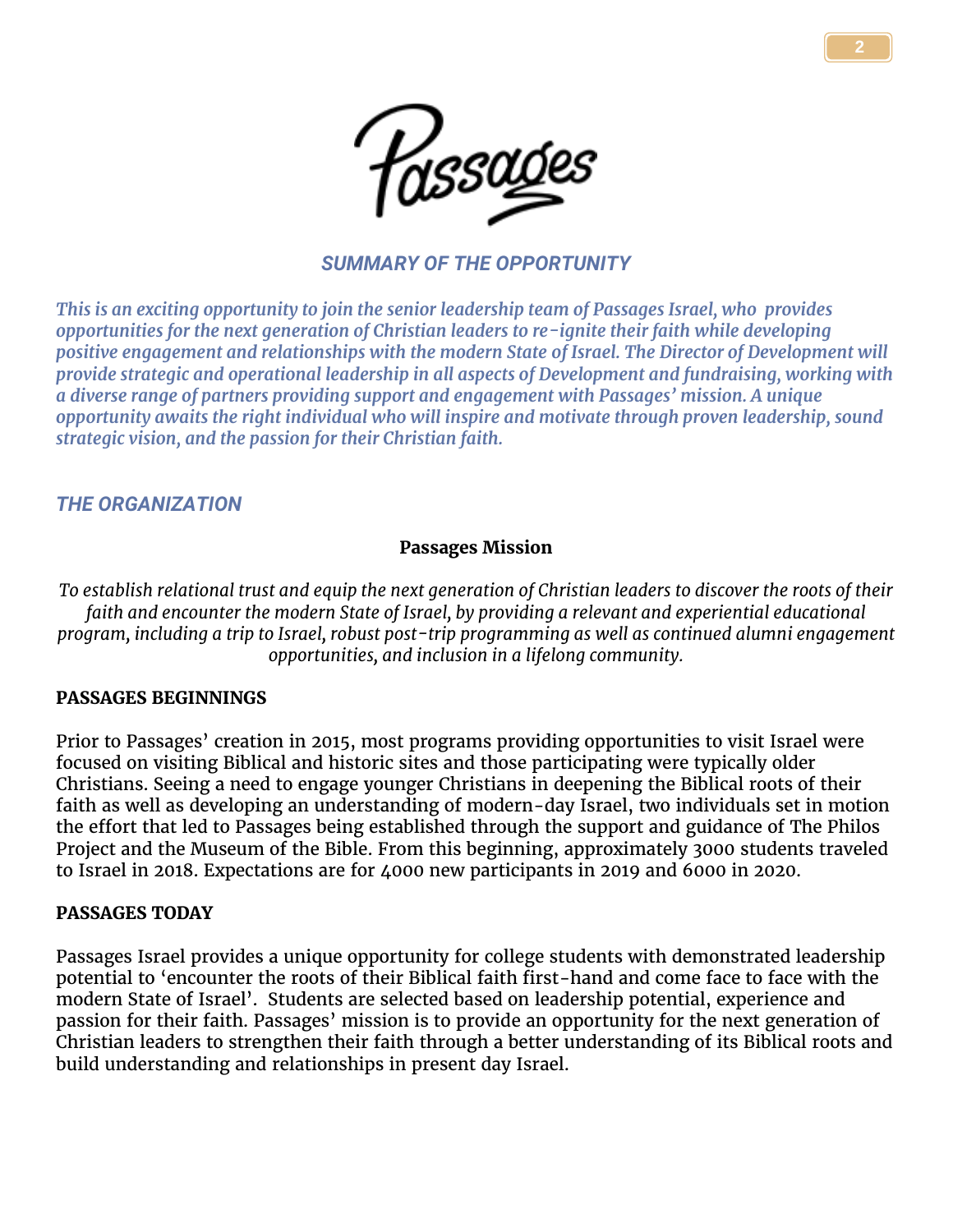The Passages program consists of three primary components:

- **Pre-Trip-**To prepare students to fully experience their time in the Holy Land, they complete a pre-trip course focused on both spiritual and modern Israel perspectives. Through this preparation, they are oriented to the Passages' program, themes they will encounter in Israel and details of traveling through the Holy Land.
- **The Trip**-Students participate in a series of programs during the 9-day trip to Israel. The itinerary has two primary goals:
	- $\circ$  Strengthen their understanding of the roots of their Biblical faith through visits to foundational Biblical sites
	- o Introduce them to the modernday Israel through interaction with speakers and local people learning about Israeli culture, government and economy, as well as the Israeli-Palestinian conflict and its geographical and security issues and implications.



• **Passages NOW**-The hope is that the experience will instill in students a commitment to engage college campuses and beyond in the spiritual and moral message of modern-day Israel. Returning students become part of a growing alumni community who remain engaged and share their unique experiences, stories and insights. In addition, opportunities to continue their experience and impact is available through further leadership programs, engagement and speaking opportunities and continuing education resources.

The intent is that Passages becomes a lifelong experience enabling students to develop their faith foundation upon an understanding of its Biblical roots and encouraging dialogue of the story of historical and the present-day State of Israel. Additional information is available through their website, [www.passagesisrael.org.](http://www.passagesisrael.org/)

# *THE OPPORTUNITY*

Under the leadership of its current Executive Director, Passages has continued to grow and expand its impact. Professional staff has continued to increase as interest and demand for its programs continues to grow, resulting in the need for additional, sustainable funding. Passages has been blessed by its association with and support from The Philos Project and the Museum of the Bible over the past few years. More recently, The Paul E. Singer Foundation has enabled Passages to establish and execute a development plan, providing resources to include staff support, donor relationship management, and operational support to develop the foundation upon which the major gifts program is to build. This partnership will continue and, as Passages grows, the goal is to develop a comprehensive sustainable fundraising effort within Passages to provide resources needed in the future.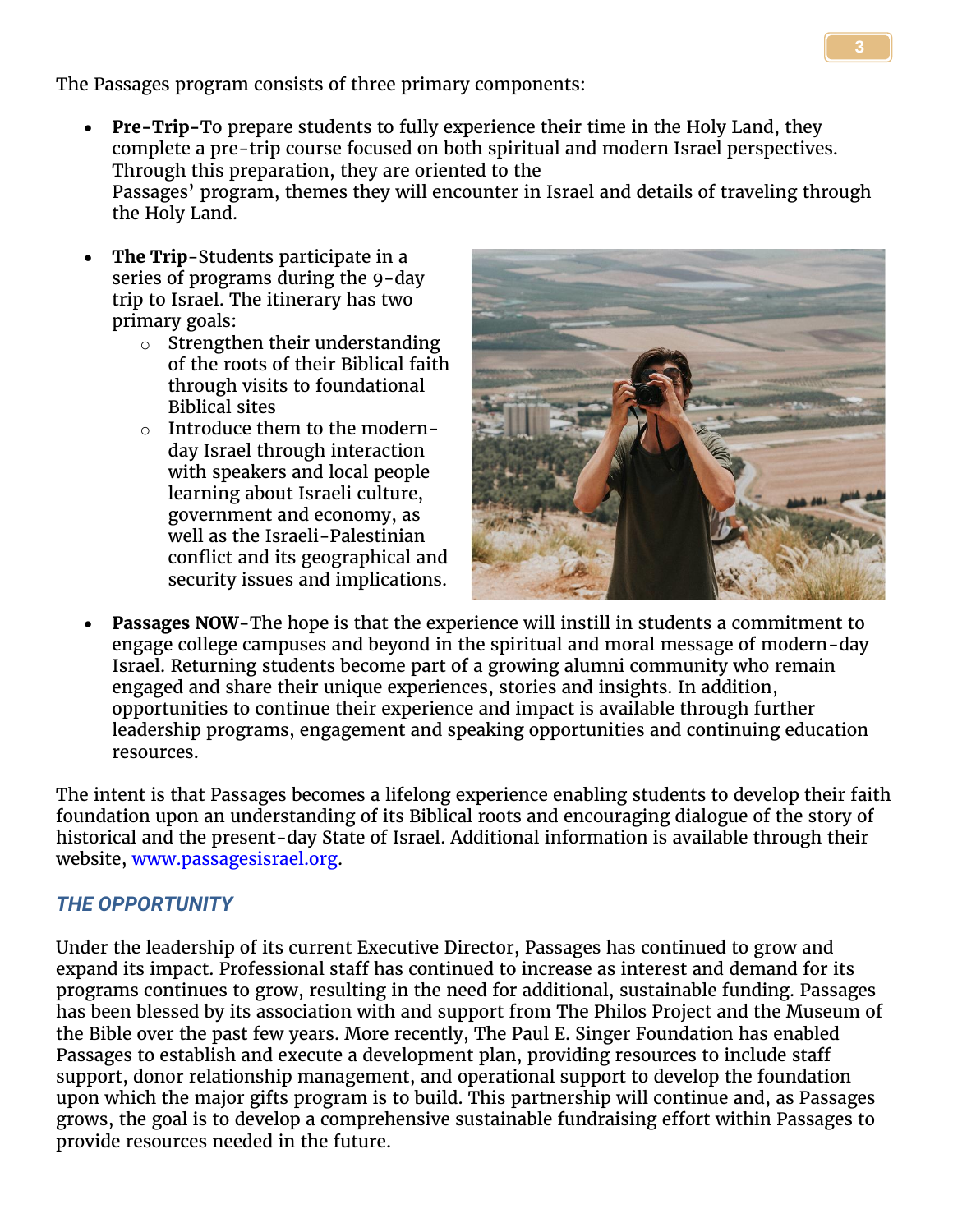Passages is on very firm financial footing enabling them to recruit for the Director of Development, who in continuing to work closely Singer Foundation development staff, will be tasked with building a strong comprehensive, sustainable development program. The Director of Development will bring a fresh insight and strategic view to Passages and lead the effort to ensure resources are available for continued growth and impact.



## *ROLE & CANDIDATE PROFILE*

Reporting to the Executive Director, the Director of Development will oversee all development and fundraising activities through developing and executing strategies for donor programs at all levels, marketing and promotional materials and other programs and efforts related to development and fundraising efforts. In doing so, the Director will focus on incorporating diversified strategies to ensure revenues are available to meet the financial needs of Passages now and in the future. Through the current relationship with the Singer Foundation development team, he/she will work closely with the Singer team in continuing the work in place today and planning for the future.

The strategic focus for the Director will be in continuing the effort to strengthen and expand the major gift program (\$100,000+) while creating and building a mid-level donor program defined as \$10,000 to \$100,000 giving levels and a monthly giving program for donors at the \$1 to \$9999 level. He/She will ensure programs are in place to secure the ever-increasing financial needs and that best practices support and manage donor relationships and operations effectively.

The Director of Development will embrace a personal Christian faith and recognize the diversity of its practice. He/She will be at ease in meeting with major donors, current and prospective, of high wealth and various religious/faith traditions while being an effective advocate for Passages in all settings and audiences. He/She have a personality and approach to work successfully in a high-energy, fast paced entrepreneurial non-profit that is Passages.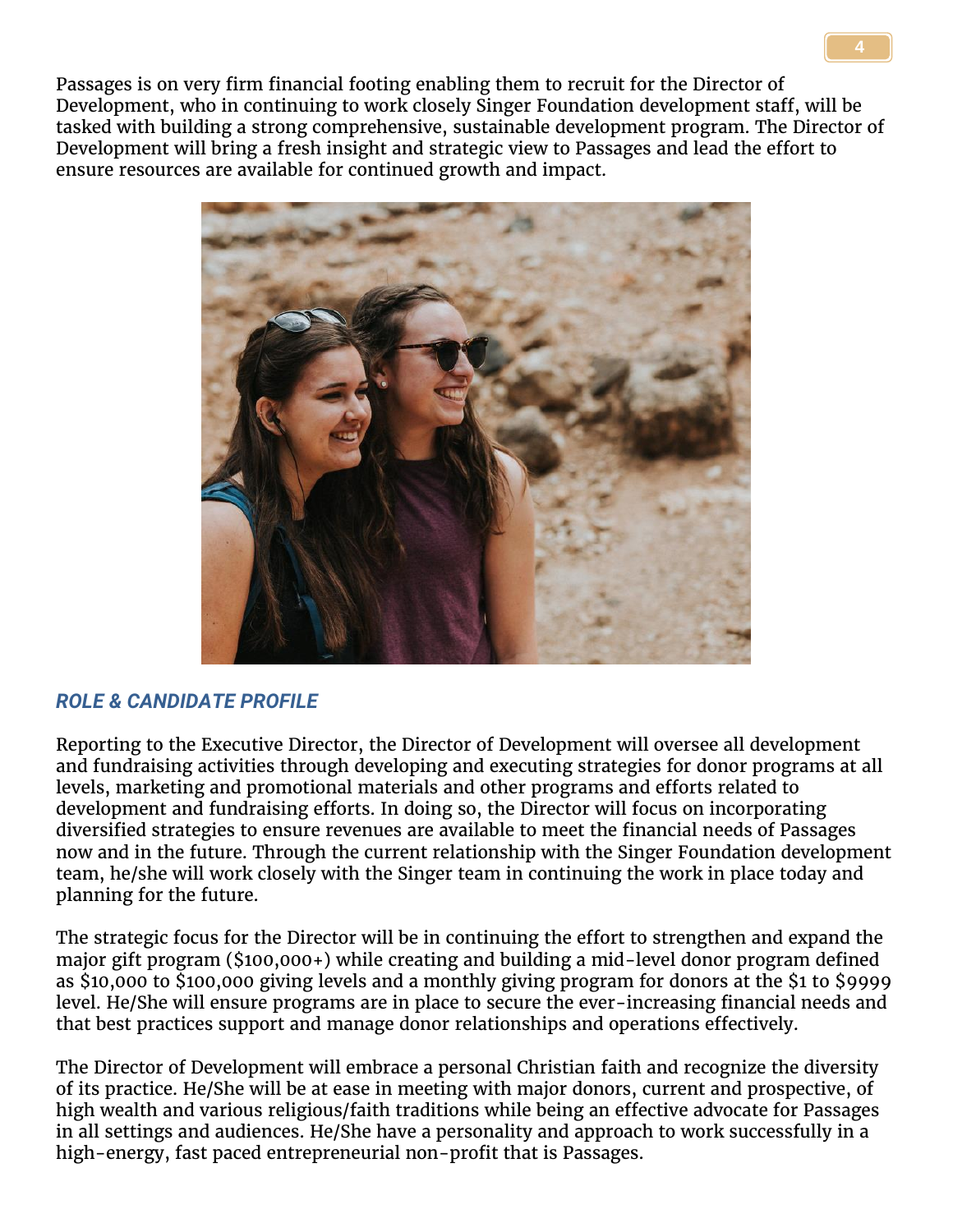In addition, other responsibilities include but not limited to:

- Ensure marketing, promotional and development materials are in place to create case statements and formal proposals to prospective donors;
- Work with programmatic teams to create materials mentioned above to target specific interests to appeal to key prospective partners and stakeholders;
- Work with stakeholders to develop donor pipelines at all giving levels;
- Work with Passages design team in all aspects of creating concepts to build support within Christian, Catholic, and Jewish audiences;
- Develop a diverse, broad program of events to engage major donors;
- Plan and conduct major donor interest meetings and relationship development and solicitation calls individually and to support efforts of the Executive Director and others;
- Assist in planning and execution of Israel trips as needed.

Minimum qualifications and competencies include:

- Bachelor's Degree in Business Administration, Communications or related field
- 5+ years of fundraising experience with emphasis on major donors
- Foundation and grant writing experience preferred
- Experience and proficiency in public speaking
- Proven track record of successful Not-for-Profit fundraising and donor programming ideally in the faith-based domain
- Excellent verbal and written communication skills
- Ability to prioritize, multi-task and adapt to shifting priorities in fast-paced, deadlineoriented environment
- Self-starter
- Team player with strong collaborative skills
- Motivated by key performance goals and deadlines
- Ability to travel in the US and internationally to Israel

In short, the new Director of Development will possess a deep personal Christian faith and have demonstrated his/her ability to lead and manage a development/fundraising function with an emphasis on a sustainable major donor program. The Director will have the leadership skills to develop and execute a comprehensive development effort to ensure sustainable resources are available to achieve the mission of Passages. He/She will embrace the work of Passages and recognize the uniqueness and importance of its impact on the next generation of Christian leaders.

# *COMPENSATION*

The compensation package is highly competitive with comparable opportunities. Passages is committed to attracting and retaining talented leadership and staff.

# *LOCATION*

Passages is located in Naperville, Illinois. The Director of Development will work from that office or from The Singer Foundation offices in New York City.